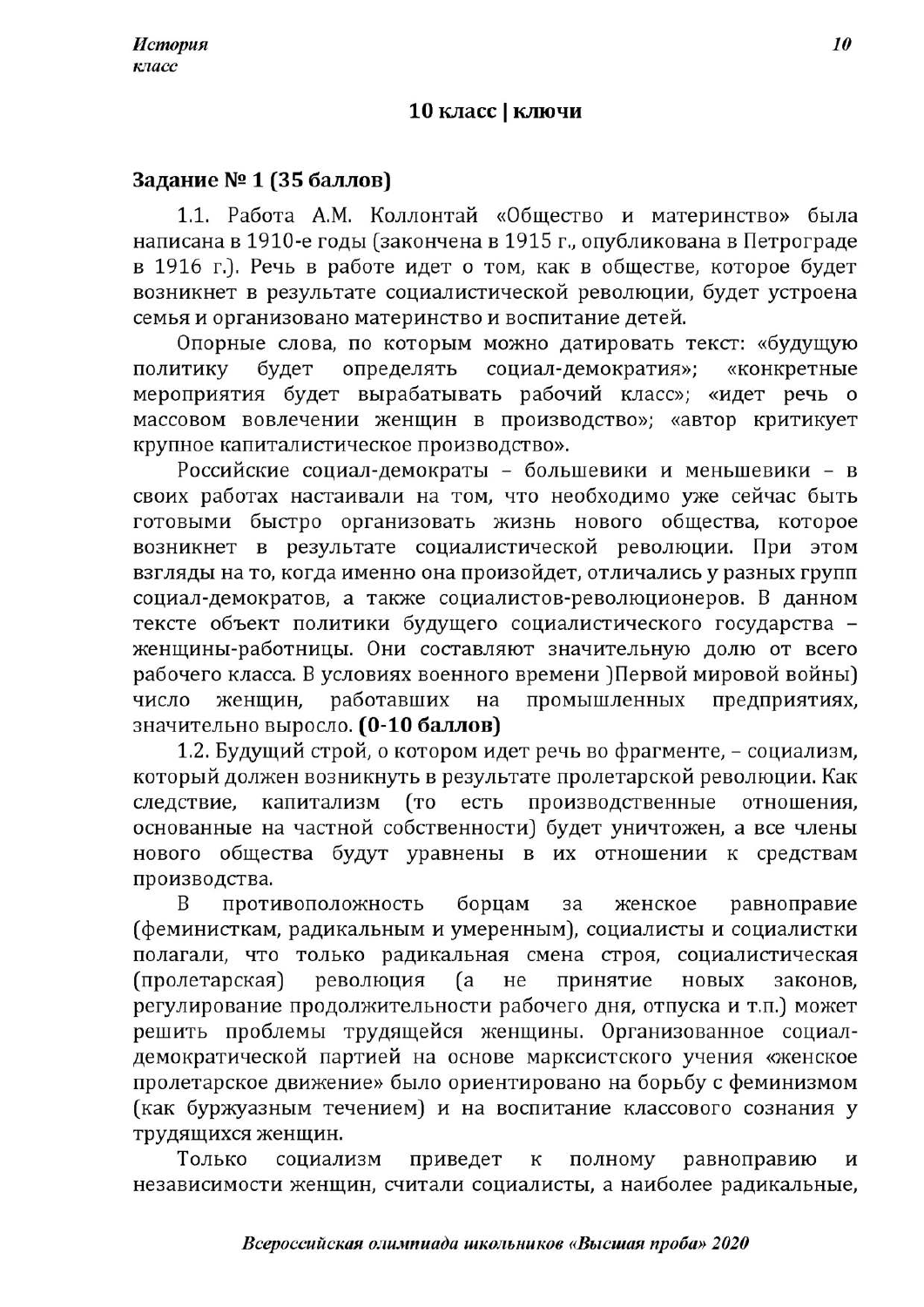в том числе А.М. Коллонтай, полагали, что государственная забота должна распространиться и на сферу семьи и воспитания детей. Главной мишенью **КОИТИКИ** был «буржуазный брак». KOTODOMV противопоставлялся новый брак, свободный религиозных **OT** узкобуржуазных обшественных предрассудков, a также **OT** представлений о любви и воспитании детей. Прежде всего, женщина как равноправный член будущего социалистического общества будет иметь такое же право на выбор, как и мужчина. Само заключение брака будет лишено всяких формальностей, прежде всего религиозных. При этом сами теоретики социализма – Маркс, Энгельс, Бебель – ни в коем случае не отрицали институт брака. Наиболее приемлемым Энгельс считал супружеский союз, лишенный капиталистической собственности.

Следуя за социалистами-утопистами XIX в. (за исключением Прудона и его последователей), марксисты стремились придать семье форму некоей коммуны, чтобы освободить женщин от домашней работы для иных, полезных для общества, занятий, для производства. «Единичная семья перестает быть экономической ячейкой общества. Частное домашнее хозяйство превращается  $\overline{\mathbf{B}}$ общественное производство. Воспитание образование детей становится И общественным делом», писал Энгельс.

Большинство социалистов конца XIX - начала XX в. (А. Бебель как главный авторитет), хотя и рисовали картины совместного проживания в больших коммунах, с общими электрифицированными столовыми, кухнями и прачечными, противились любой идее государственного отчуждения детей, хотя и одобряли увеличение численности школ, их общедоступный характер. Они одобряли некоторые формы общественного воспитания, но не считали, что общественная забота должна заменить родительскую, за исключением А.М. Коллонтай, которая, вслед за К. Цеткин, утверждала, что для надлежащей заботы и воспитания детей нужны профессиональные навыки. В том числе и поэтому социализация детей неизбежна, к тому же она обеспечивает воспитание детей в пролетарском духе. Однако, полагая, что общество обязано помогать матерям воспитывать детей, она считала, что общественное воспитание может осуществляться только при согласии родителей. (0-10 баллов)

2.3. Основные меры Советской власти в сфере семейной политики и решения женского вопроса в 1910-е и 1920-е гг.:

- 1) Охрана материнства и женского здоровья, конец 1910-х конец 1920-х годов:
- Декрет ВЦИК от 18 декабря 1917 г. "О гражданском браке, детях и о ведении книг актов гражданского состояния". (с 1918 г. – часть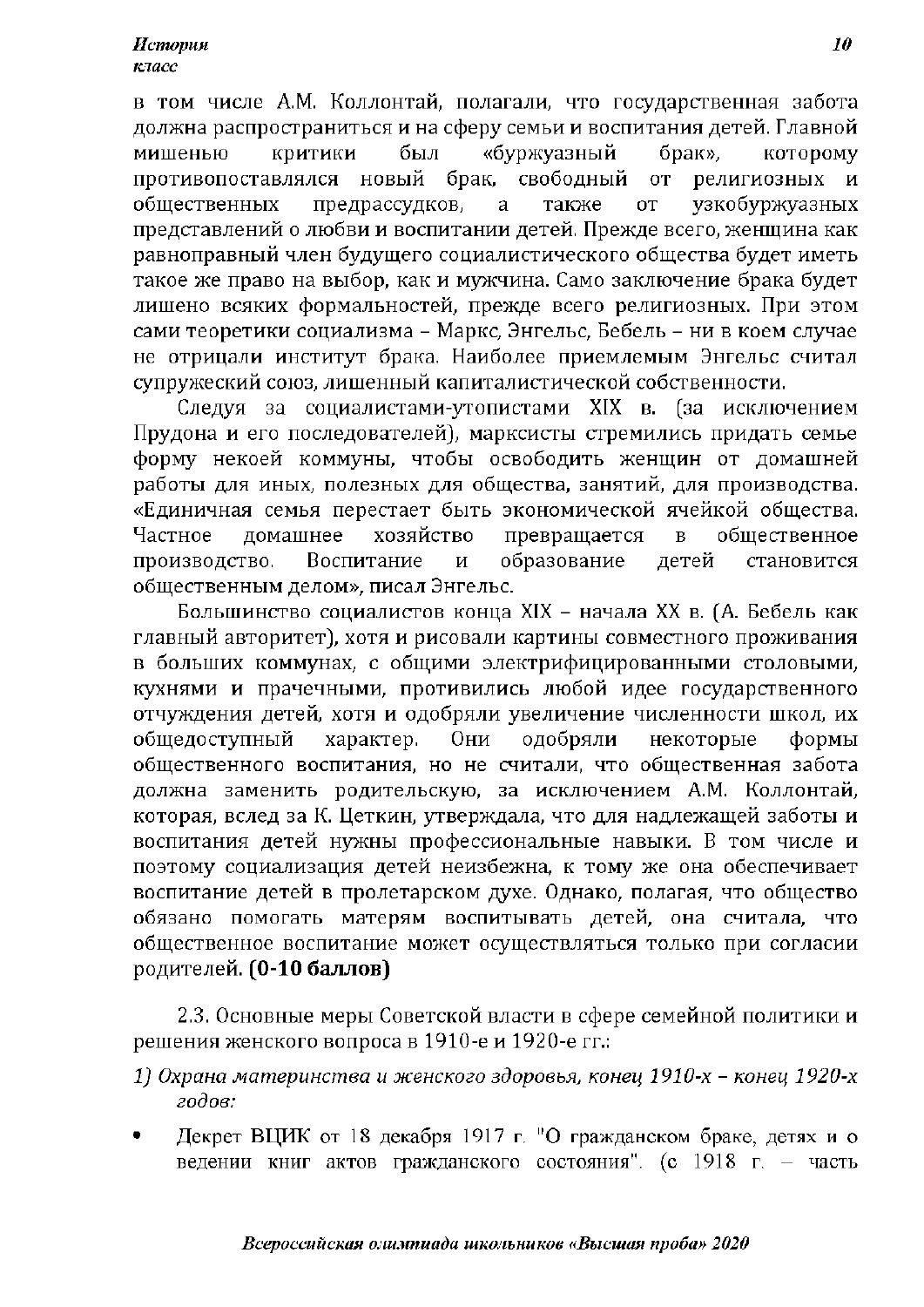Семейного кодекса РСФСР) об исключительном праве отделов ЗАГС регистрировать браки;

- Декрет ВЦИК от 19 декабря 1917 г. «О расторжении брака» (признана возможность расторжения брака; расторжение происходит через суд или через отдел ЗАГС);
- Декрет ВЦИК от 22 декабря 1917 г. «О страховании на случай болезни», согласно которому женщины имели право на бесплатное медицинское обслуживание до и после родов; женщины имели право на полностью оплачиваемый из больничной кассы отпуск длительностью 112 дней (16 недель) по рождению и уходу за ребенком; устанавливаются перерывы на кормление в течение рабочего дня каждые три часа, требуется отведение специального места для кормления (ясли) на фабрике; продолжительность рабочего дня в течение 9 месяцев после родов не может превышать шести часов;
- Семейный кодекс 1918 г.: отмена понятий «незаконного рождения» (внебрачные дети) и «усыновления»; супругам предоставлены в браке равные права во всем; признание имущества супругов раздельным.
- Закон 1918 г. о 8-часовом рабочем дне для женщин; запрет ночных и сверхурочных работ, труда на производстве, вредном для здоровья (на практике не действовал в силу массового закрытия производств);
- Создание (1918) Комиссии по охране материнства и детства (Матмлад) под руководством врача большевички, революционерки В.П. Лебедевой. Комиссия организовала сеть роддомов, консультаций, молочных кухонь, яслей и домов матери и ребенка;
- Семейный кодекс 1926 г. (введен в действие с 1927 г.): признание наряду с зарегистрированным браком юридической силы фактических браков (по признаку ведения совместного хозяйства), облегчение процедуры развода для поощрения регистрации брака; повышение брачного возраста женщины с 16 до 18 лет; введение общности имущества супругов; введение понятия «усыновление».

## 2) 1930-е годы:

- Сокращение охранного законодательства в связи с началом индустриализации и увеличением женской занятости. В 1939 г. была сокращена продолжительность отпуска по беременности и родам, сняты запреты на использование женского труда в сферах, вредных для здоровья.
- Поправки к Семейному кодексу 1926 г. в постановлении от 27 июня 1936 г.: «О запрещении абортов, увеличении материальной помощи роженицам, установлении государственной помощи многодетным семьям, расширении сети родильных домов, детских садов,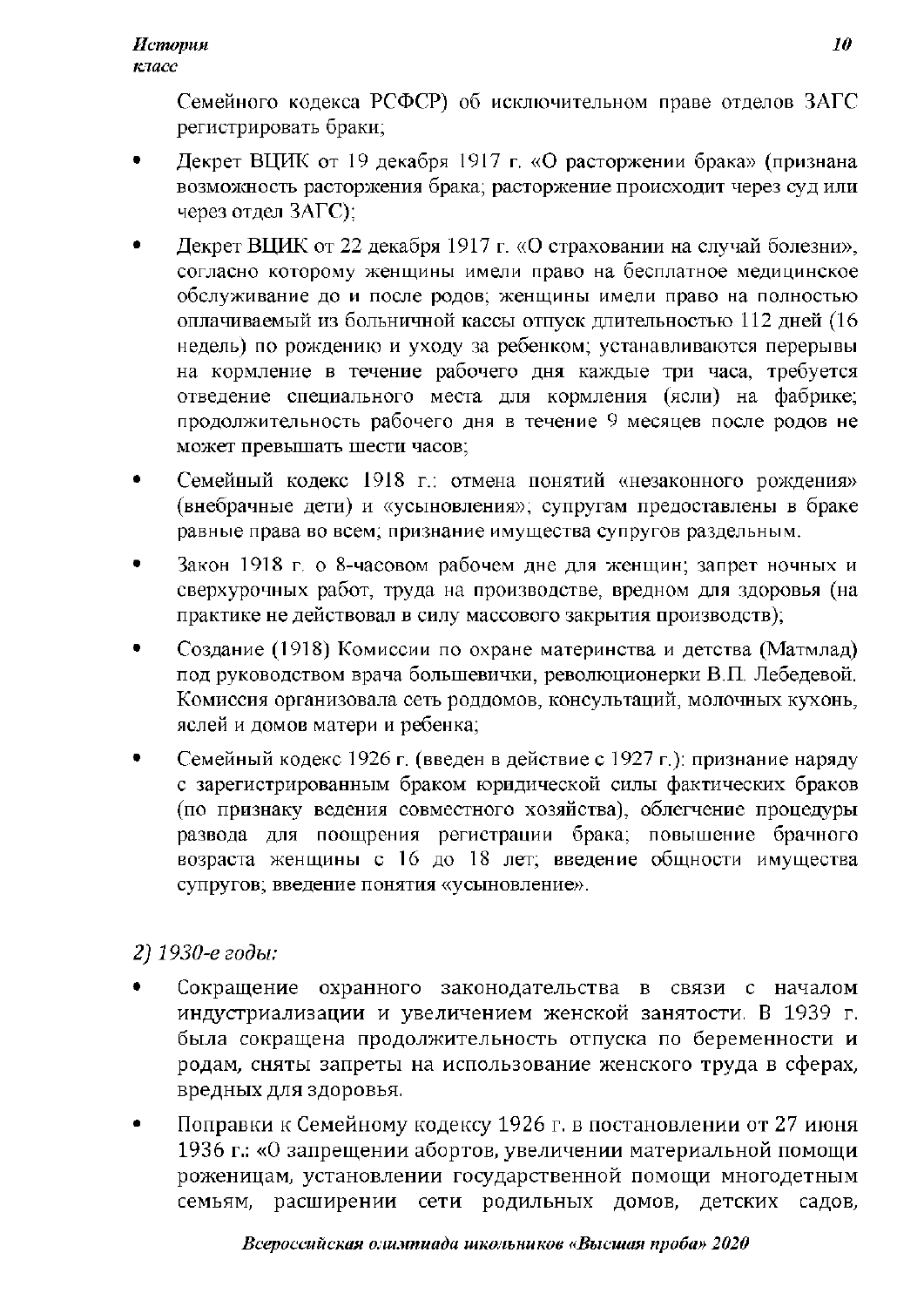усилении уголовного наказания за неплатеж алиментов и о некоторых изменениях законодательства о браке и семье»:

- определение порядка взыскания алиментов на несовершеннолетних детей в долевом отношении к заработку плательщика; развод только через суд с обязательной записью в паспорте и прогрессивная шкала сборов за разводы;
- увеличены расходы на роддома, ясли и детские сады, введены ежемесячные денежные пособия для матерей более, чем 7 детей.

Цель - увеличение рождаемости через облегчение материального и обеспечение им поллержки со стороны женшин положения государства; утверждение в обществе представления о неразрывной связи между материнством, браком и моногамной семьей. Колхозницам (с 1931 г.) эти льготы не предоставлялись, у них не было даже официального отпуска по беременности и родам.

### (0-10 баллов)

При ответе на этот вопрос допускается сначала перечислить направления семейной политики за 1910-е - 1930-е гг., а потом законы/декреты советской назвать власти. которые эти направления реализовывали.

## Задание 2 (25 баллов)

2.1. В ночь с 23 на 24 августа 1939 г. в Кремле был подписан Германо-советский договор о ненападении, вступавший в силу немедленно. Он был подписан министрами иностранных дел: с советской стороны - Вячеславом Михайловичем Молотовым, с немецкой – Иоахимом фон Риббентропом. Помимо этого, тогда же, 23 августа 1939 г., был подписан «Секретный дополнительный протокол к Договору о ненападении между СССР и Германией». Его существование было официально признано СССР только в 1989 году, а из двух подписанных сторонами экземпляров сохранился только советский оригинал на русском языке, обнаруженный в 1992 году. (0-5 баллов).

2.2. Первым следствием подписания Договора о ненападении стало вторжение в Польшу германских войск (вермахта) 1 сентября 1939 г. и советских войск - с востока 17 сентября 1939 г. с последующим установлением двух оккупационных режимов, причем Восток Польши (Западная Украина и Западная Белоруссия) были присоединены к соответствующим республикам союзным советизированы. И Официально раздел Польши был оформлен советско-германским Договором о дружбе и границе от 28 сентября 1939 г., к которому прилагалась карта с проведенной демаркационной линией. СССР и Германия имели отныне общую границу.

Далее, 3 сентября 1939 г. Великобритания и Франция объявили войну Германии, будучи связаны соглашением от 31 марта 1939 г., по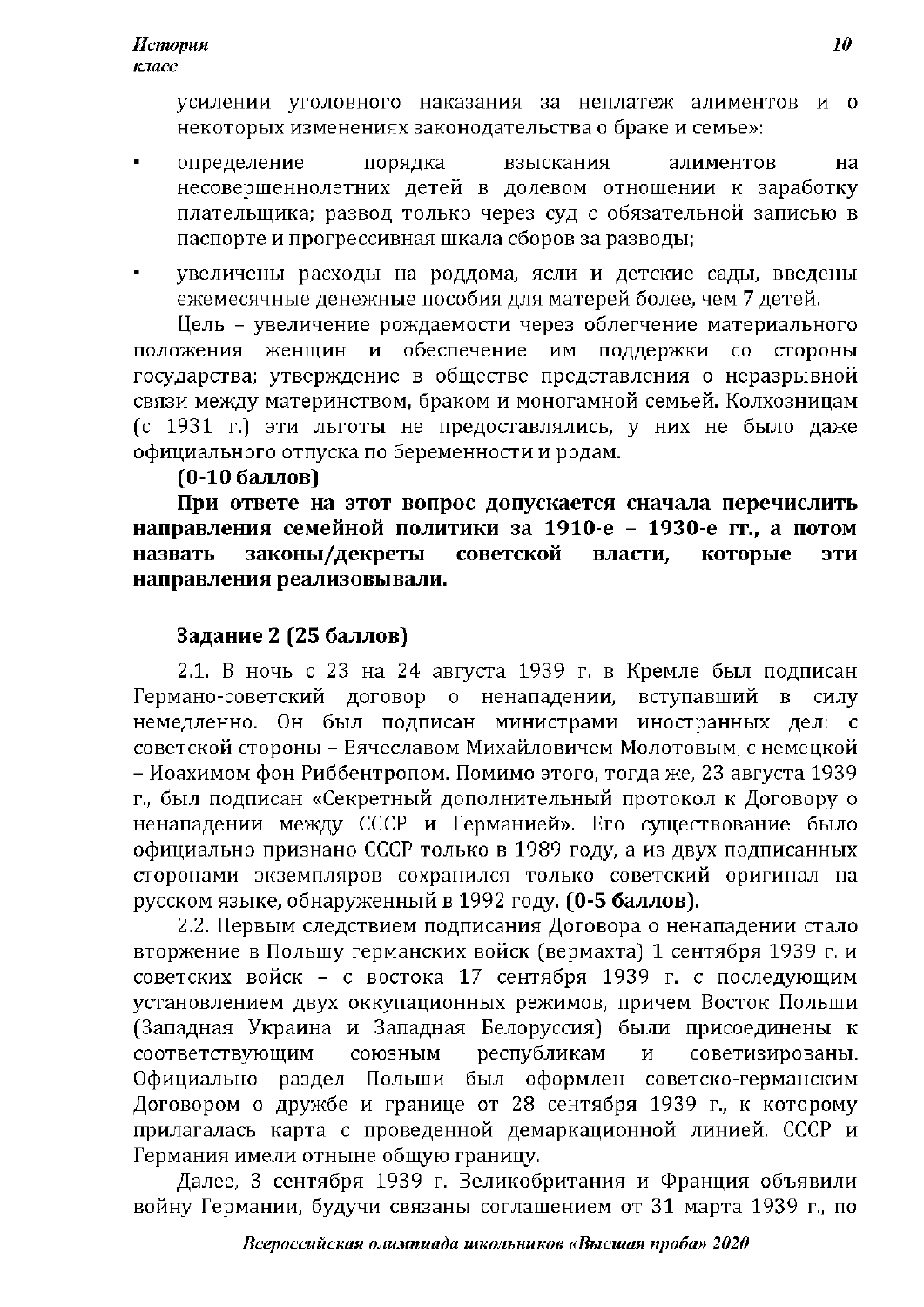#### **История** класс

которому они гарантировали независимость Польши и помощь ей в случае военной угрозы. Военные действия носили локальный характер, и хотя они привели к некоторым тактическим успехам (Саарская операция), в октябре французские войска отошли за «линию Мажино», и военные действия на Западном фронте практически не велись вплоть до 10 мая 1940 г. За это время («Странная война») немецкие войска полностью захватили часть Польши до демаркационной линии, Данию и Норвегию и подготовились к захвату Франции, Бельгии и Нидерландов. который и осуществили в течение полутора месяцев. 22 июня 1940 г. в Компьене было подписано перемирие между Францией и Германией. Во оккупационная зона (включая Франции создавалась Париж) И марионеточное государство со столицей в городке Виши.

Затем, в октябре 1939 г. в Москве начались переговоры с Финляндией по вопросу о границах. СССР настаивал на переносе столицы на 90 км от Ленинграда в глубь территории Финляндии в обмен на территории в Карелии. Однако переговоры не увенчались успехом и были прекращены в начале ноября. 26 ноября 1939 г. СССР предъявил Финляндии ноту протеста в связи с якобы имевшим место обстрелом его территории со стороны Финляндии и потребовал отвода войск от границы; 28 ноября был денонсирован Договор о ненападении с Финляндией, а 30 ноября советским войскам Ленинградского военного округа был дан приказ о начале наступления. Однако вместо быстрой военной операции СССР оказался втянут в длительную войну. В декабре законным коммунистическое 1939 г. СССР признал Народное правительство Финляндии во главе с Отто Куусиненом и подписал с ним Договор о дружбе и сотрудничестве. СССР полагался на него и Народную армию как на своего союзника в войне с законным правительством Финляндии. Ценой огромных потерь (от 264 до 400 тыс. человек с декабря по март, по разным оценкам) Красной армии удалось продвинуться в глубь территории Финляндии, однако становившееся почти неизбежными вмешательство в войну Англии и Франции на стороне Финляндии вынудило правительство СССР согласиться на переговоры. Мирный договор был заключен в Москве 12 марта 1940 г. (Московский договор). К СССР отходили город Выборг, акватория Ладожского озера, Карельский перешеек и Западная Карелия. полуостров Рыбачий (близ Мурманска), всего ок. 40 тыс. км<sup>2</sup>. За нападение на Финляндию СССР был исключен из Лиги наций в декабре 1939 г. как государство-агрессор.

В период с 28 сентября по 10 октября 1939 года СССР заключил договоры о взаимопомощи с Эстонией, Латвией и Литвой, согласно которым эти страны предоставили СССР свою территорию для размещения советских военных баз. 14 июня 1940 г. СССР предъявил ультиматум Литве, а 16 июня 1940 г. - Латвии и Эстонии, обвинив эти страны в нарушении договоров 1939 г. и требуя сформировать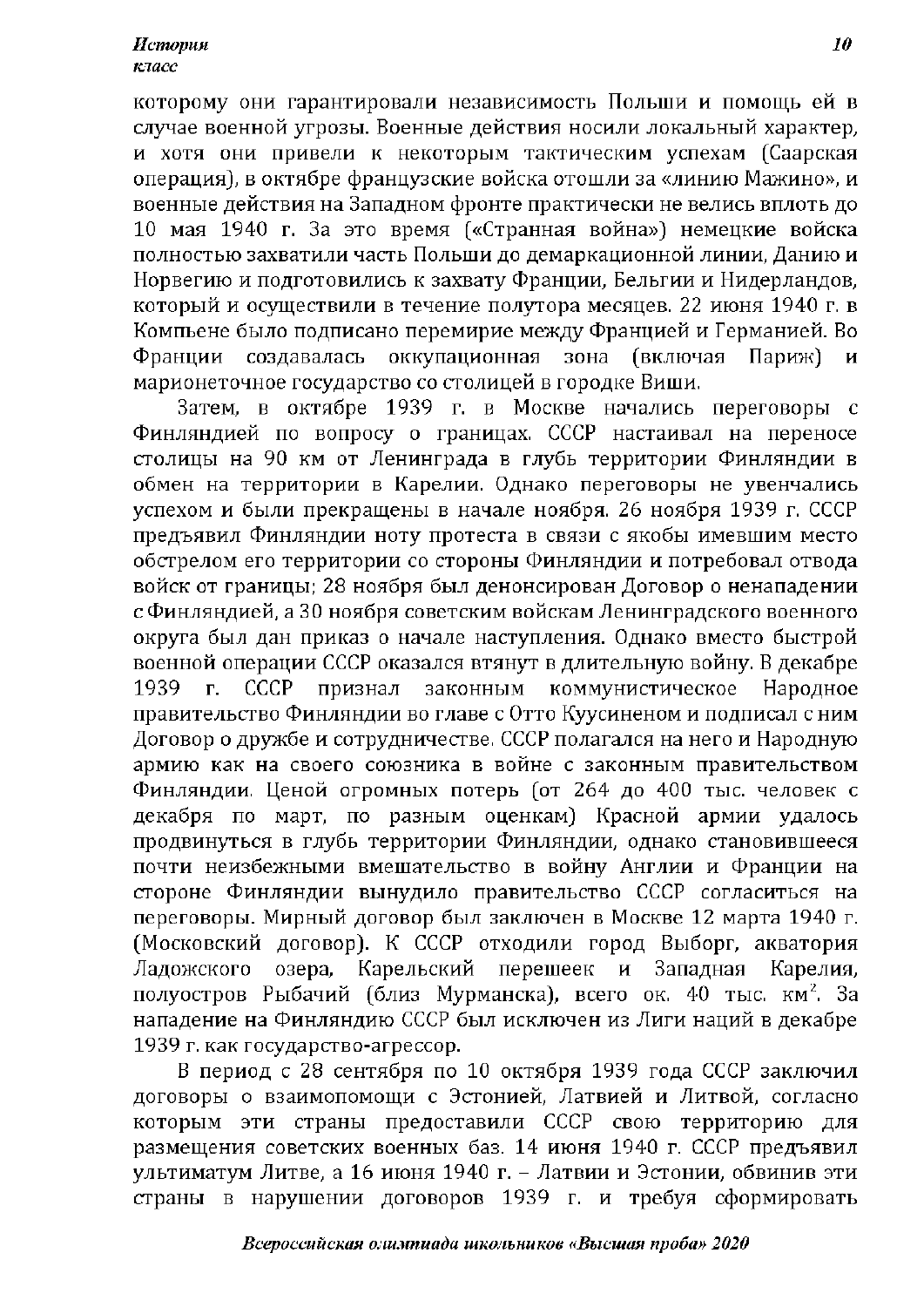правительства, способные выполнить условия договоров, а также допустить дополнительные военные контингенты советских войск на свои территории. Это требование было выполнено.

Присоединив территории Прибалтики и восточной Польши, советские власти депортировали оттуда в Сибирь и на Алтай «классово чуждые элементы» из местного населения. В 1940 г. это были прежде всего горожане-предприниматели («буржуазия») и состоятельные крестьяне («кулаки») с семьями. В июле 1940 г. в этих государствах были проведены выборы в парламенты, на которых одержал победу просоветский «Блок трудового народа». Сформированные ИМ правительства приняли декларации о присоединении к СССР. В августе 1940 г. Верховный Совет СССР одобрил вступление этих государств в Союз ССР. Были образованы Литовская, Латвийская и Эстонская ССР. 26 июня 1940 г. СССР предъявил Румынии требование уступить ему Бессарабию и Северную Буковину (Кишинев, Бендеры, Черновцы). Румыния сначала объявила мобилизацию, однако затем решила пойти на уступки. В составе СССР образовалась Молдавская ССР. (0-10 баллов)

2.3. По мнению некоторых историков, Договор о ненападении между СССР и Германией 1939 г., наряду с другими событиями (например, «мюнхенским сговором 1938 г.»), положил начало Второй мировой войне, развязав руки Гитлеру для осуществления его планов реванша за поражение Германии в Первой мировой войне. Политика в отношении стран Восточной Европы, проводившаяся советским руководством во главе с И.В. Сталиным в 1939-1940 гг., лишила СССР союзников из числа западных стран. Нападение Германии в 1941 г. СССР встретил, находясь в полной политической изоляции. В современных российских учебниках можно встретить и другое мнение - Договор о ненападении не был прямой причиной войны, став успехом советской дипломатии. Благодаря этому договору, СССР удалось отсрочить войну на два года и увеличить свои территории на востоке.

Вплоть до июня 1941 г. Сталин пытался сохранить курс на сотрудничество с Германией, что отразилось на подготовке к обороне границ. Наличие с 1939 г. общей границы у Германии и СССР давало первой стратегические преимущества при нападении в 1941 г., открыв коридор на Минск и Киев. Все вместе это сыграло свою роль в том, что масштаб жертв войны 1939–1945 гг. был чудовищен. В рамках сотрудничества  $\overline{c}$ Германией ИЗ CCCP высылались немецкие коммунисты, бежавшие от преследований национал-социалистов, причем многие из них были евреями. На границе их передавали прямо в руки германских властей, отправлявших их в гестапо и концлагеря.

Разделив с Гитлером «сферы влияния» в Европе, Сталин начал реализовывать план по утверждению своей власти в границах бывшей Российской империи. На первом этапе он проводил его в тени войны, которую с 1939 г. вели Франция (до 22 июня 1940 г.), польские силы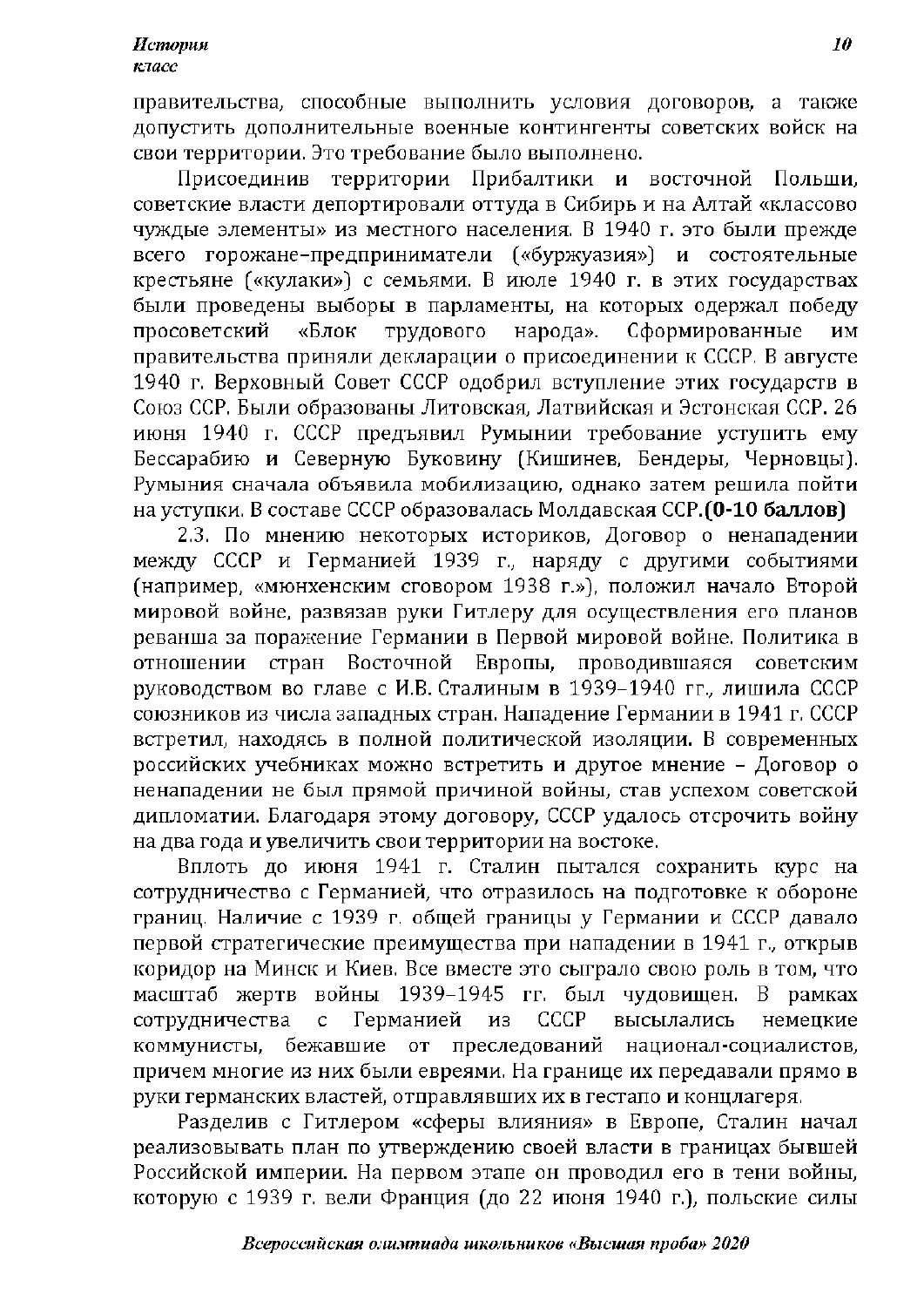сопротивления и Англия против Германии. Согласно заключенным в 1940 г. экономическим соглашениям, СССР поставлял необходимые Германии нефть и зерно, укрепляя мощь воюющего на Западе Европы вермахта. В результате территориальных приобретений 1940 г. население СССР выросло приблизительно на 23 млн человек, в то время как за Германией к началу войны с СССР стояла индустриальная мощь не только собственная, но и такой промышленно развитой страны как Франция, а всего на оккупированных ею территориях проживало до 80 млн человек. В 1941-1944 гг. на стороне гитлеровской Германии 1939-1940 воевала также Финляндия, устоявшая  $\mathbf{B}$  $\Gamma\Gamma...$ HO рассчитывавшая вернуть территории, отданные СССР по Московскому договору. Все вместе это стало еще одним фактором в тяжести поражений СССР на фронтах в 1941-1942 гг.

Воюя с Германией в 1941-1945 гг., СССР не отказывался от своих планов распространения советского режима и коммунистической идеологии в Европе. Ялтинские соглашения союзников 1945 г. и Потсдамская конференция, завершившая «раздел Европы», позволили СССР по окончании войны взять под свой контроль государства Центральной Европы и образовать свой военный и экономический блок в конце 1940-х – начале 1950-х гг., что на десятилетия создало ситуацию противостояния «социалистической» и «капиталистической» систем в мире, условия для многолетней Холодной войны и экономически разорительной гонки вооружений.

**Нарушавшее** международное право присоединение стран Прибалтики к СССР в 1940 г. стало в конце 1980-х г. одним из факторов политической нестабильности в СССР. Эстония, Литва и Латвия были первыми республиками, потребовавшими вернуть им их независимость. (0-10 баллов)

## Задание 3 (40 баллов)

Реформы второй половины 1980-х гг. затронули экономическую, общественную и внешнеполитическую сферы. Был взят курс на завершение Холодной войны, экономические реформы («ускорение социально-экономического развития») ПОЛИТИКУ  $\mathbf{M}$ гласности. получившие вместе название «перестройки». Изменения касались и причем делались идеологической сферы, ПОПЫТКИ состыковать социализм и демократию, плановую и рыночную экономики. Вслед за объявлением курса на мир и отказ от насилия, Горбачев пытается реформировать социалистическую экономику, развивая рыночную модель хозяйствования, провозглашает идею гласности и свободы слова и печати. (0-10 баллов)

1) Замедление темпов роста экономики, снижение эффективности общественного производства уже в начале 1980-х гг. стали очевидными для руководства страны. В правление Генерального секретаря ЦК КПСС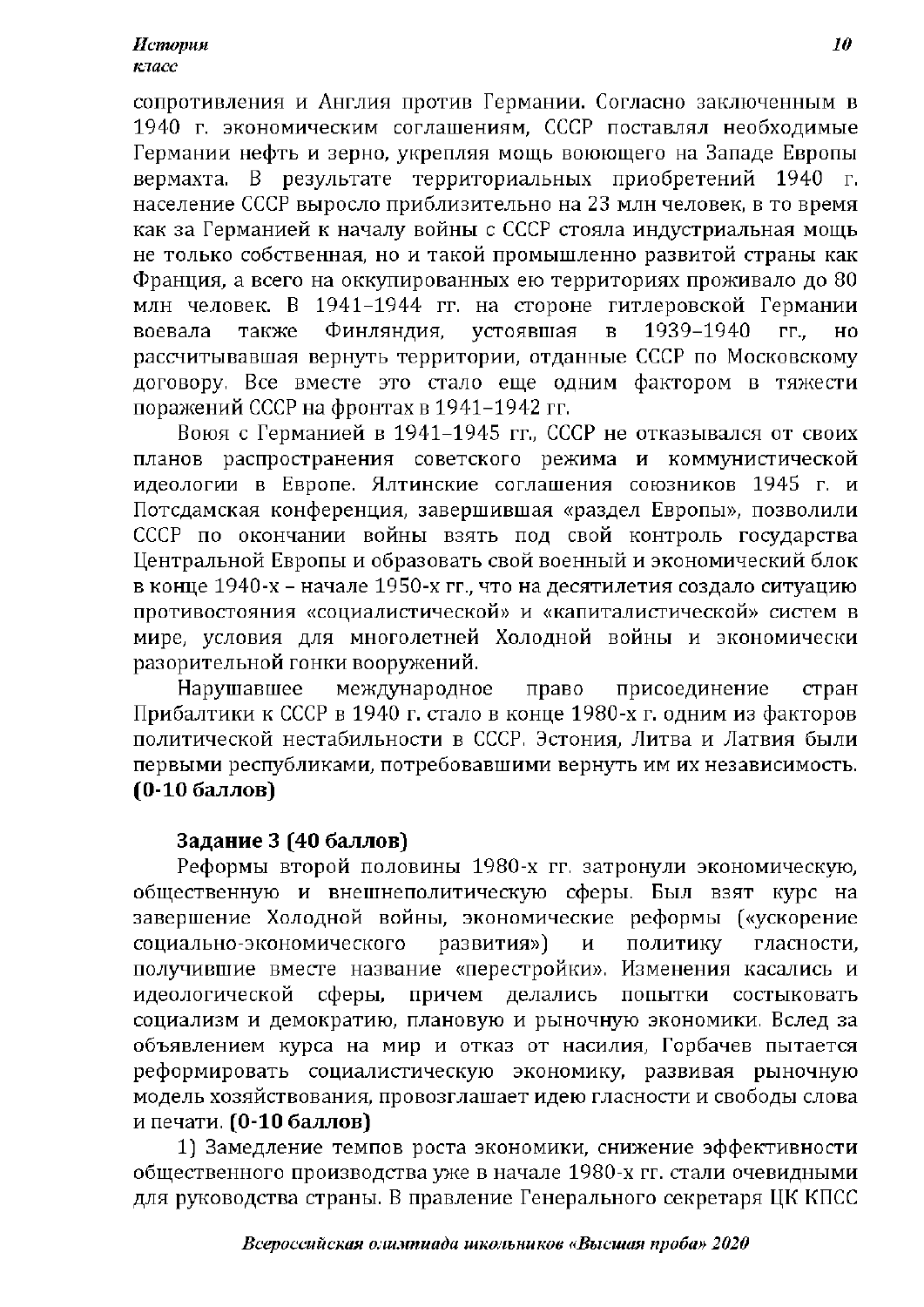$(1982 - 1984)$ Ю.В. Андропова были сделаны первые ПОПЫТКИ реформировать советскую экономику, вступавшую в период стагнации. В 1984 г. был проведен эксперимент по переводу некоторых предприятий на хозрасчет (предприятия получали право распоряжаться частью прибыли, в том числе в пользу трудящихся), а также делались попытки усиления дисциплины на производстве.

11 марта 1985 г. Генеральным секретарем ЦК КПСС был избран М.С. Горбачев. Это был самая высокая должность в иерархии власти в СССР, несмотря на то, что выбор осуществлялся узкой партийной группой, а не всенародно. На тот момент СССР был одной из двух мировых сверхдержав. С конца 1979 г. СССР вел войну в Афганистане против сил, военную и материальную помощь которым осуществляли США. СССР продолжал поддерживать дружественные режимы и финансировать революции в странах Африки, Латинской Америки и Азии безвозвратными кредитами. Помимо требовавшихся огромных расходов, это ухудшало отношения СССР со странами НАТО и в целом западного мира, поскольку рассматривалось как ничем не прикрытое стремление **УТВердить** подконтрольные CCCP режимы ДЛЯ противостояния с США.

В октябре 1981 г. президент США Р. Рейган объявил о начале программы наращивания стратегических вооружений, что означало неминуемые новые расходы на создание новых вооружений на фоне войны в Афганистане и низких цен на нефть на мировом рынке. На события в Польше - вмешательства в дела суверенного государства (введение чрезвычайного положения в декабре 1981 г. под давлением СССР) – США отреагировали введением экономических санкций против СССР (в т.ч. прекращены поставки нефтегазового оборудования, перестали выдаваться лицензии на продажу электронновычислительной техники  $\boldsymbol{\mathrm{M}}$ др.).  $C<sub>II</sub>A$ отказались возобновить научно-техническому сотрудничеству  $\Pi 0$ космосу, соглашения И пересмотрели другие соглашения по двустороннему обмену. В марте 1983 г. Рейган объявил о необходимости противостоять прямой угрозе для США и его союзников, исходящей от СССР, посредством программы «стратегической военной инициативы» (СОИ). Роль «сверхдержавы» заставила СССР принять вызов и вступить на путь соперничества в невыгодных и дорогостоящих областях гонки вооружений. Этому способствовала принятая ранее модель безопасности, достигавшейся посредством усиления военного потенциала страны.

Производство оружия и ядерная программа СССР, ввиду обострения международной обстановки в начале 1980-х гг., требовали увеличения расходов вооружения. Фоном были ухудшавшиеся на новые внешнеэкономические условия для СССР: начиная с 1986 года цены на нефть и газ - главные экспортные товары СССР - падали на мировом рынке. К 1990 г. по сравнению с 1985 г. они упали почти в два раза. При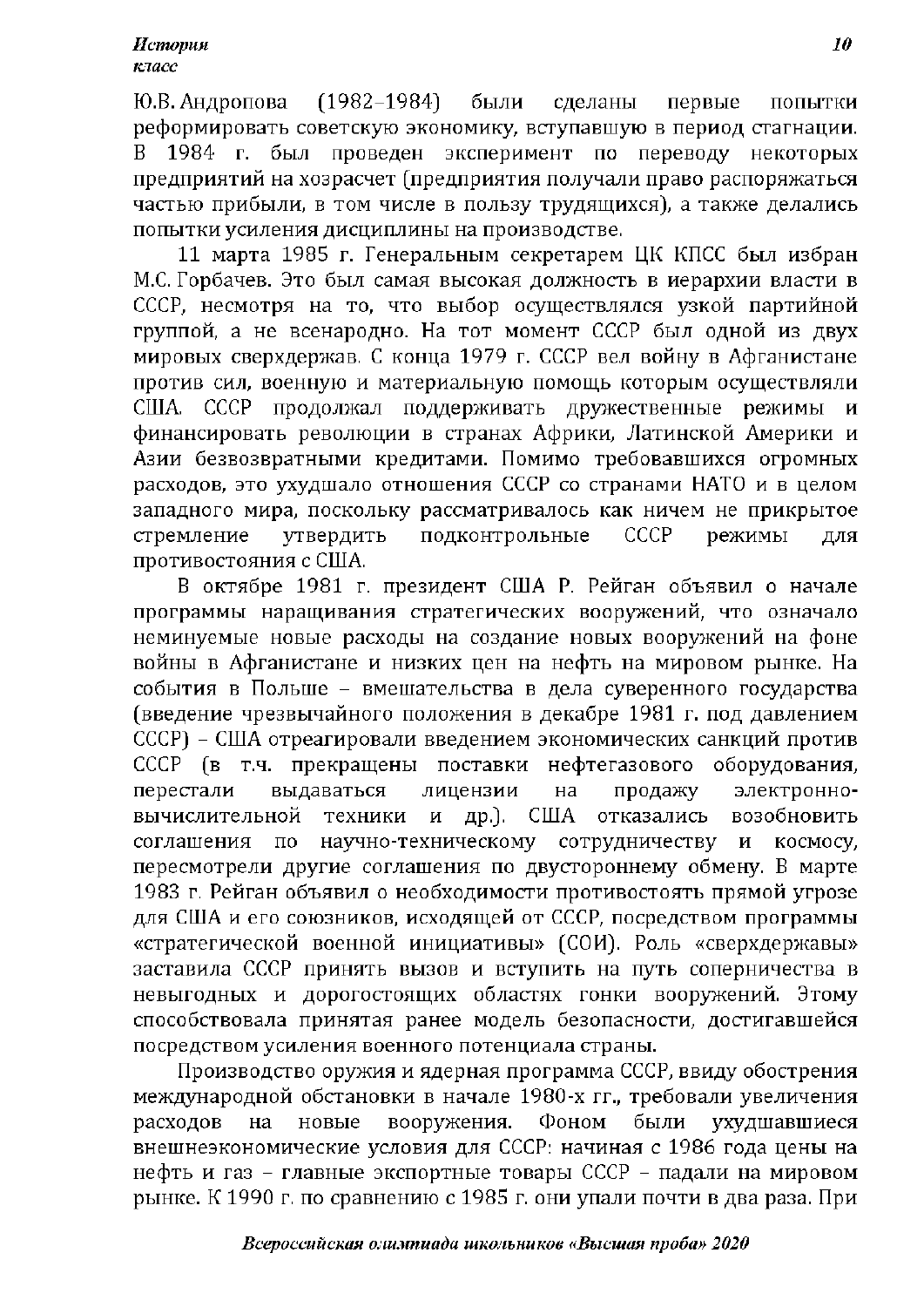**История** класс

этом СССР закупал за границей на валюту значительную часть зерна, промышленных товаров и оборудования для предприятий. Как следствие, в 1985-1987 гг. объем импорта потребительских товаров резко сократился, что привело к падению уровня жизни большинства советских граждан, а также к сокращению поступлений в бюджет от налога с оборота, что в свою очередь отражалось на финансировании народного хозяйства.

К середине 1980-х гг. СССР оказался истощен экономически: с одной стороны, упали цены на нефть - основной экспортный ресурс; с другой стороны, оборонная промышленность поглощала значительную долю ВВП (по разным оценкам, от 8-8,5% до 13,1% ВВП в 1985 г.<sup>1</sup>, в то время как в США, где объем ВВП был в два раза больше - 4 млрд долларов против 2 млрд СССР, - только 6,4% ВВП). Достаточно крупными статьями дополнительных бюджетных расходов стали затраты на ликвидацию последствий землетрясения в Армении (7 декабря 1987 г.) и аварии на АЭС в Чернобыле (26 апреля 1986 г.). Расходы на «народное хозяйство» сократились до 21% ВВП в 1989 г. (с 27% в середине 1980-х), что соответствовало уровню начала 1970-х гг. К середине 1980-х гг. СССР вступил в фазу бюджетного кризиса (т.е. диспропорция расходов превышение - по отношению к доходам составляла 0,5-1% ВВП). Это неизбежно приводило к ухудшению снабжения населения товарами в условиях централизованного планирования и поставок. В 1985 г., следуя начинаниям Андропова, Горбачев инициировал кампанию по борьбе с нарушениями дисциплины и алкоголизмом, что также сократило поступления в бюджет (налог с оборота). (0-10 баллов)

В 1987-1990 гг. были приняты законы, целью которых было реформировать плановую экономику:

• Закон об индивидуальной трудовой деятельности граждан СССР (1986, вступил в силу 1 мая 1987 г.);

• Закон о государственном предприятии (1987, вступил в силу в  $1988$  г.):

- Закон о кооперации (1988 г.);
- Закон о банках и Закон о Центральном банке (1988 г.);
- Закон об аренде (1989 г.);
- Закон о собственности (1990 г.).

Закон об индивидуальной трудовой деятельности граждан СССР открывал возможность для деятельности частных лиц в 30 видах производства товаров услуг, прежде было  $\mathbf{M}$ что незаконно. Предполагалась, что такая деятельность может быть основана только на личном труде граждан и членов их семей.

<sup>1</sup> Точные данные отсутствуют, поскольку бюджет в СССР не был публичным, а оборонные расходы не прописывались. Только в 1989 г. оборонные расходы стали в более полной мере отражаться в специально для них отведенной статье.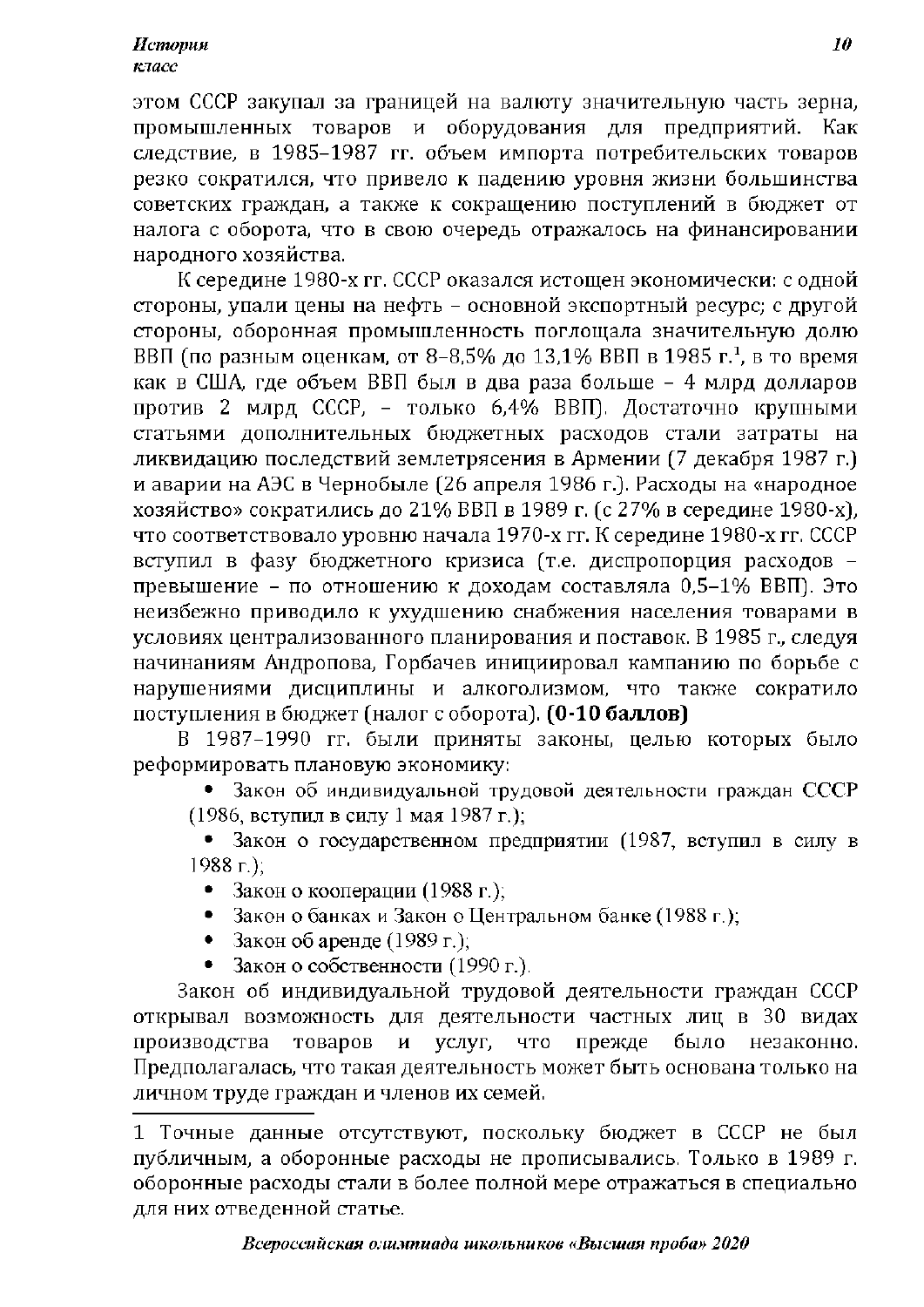По Закону о предприятии началось внедрение новой системы управления государственными предприятиями  $\overline{a}$ полного хозяйственного самофинансирования. расчета И 0н создал дополнительные юридические гарантии самостоятельности предприятий, была введена система госзаказов, заменившая частично вместе  $c$   $rem$ были введены плановую. HO ограничения Ha централизованно выделяемые ресурсы. Все это должно было улучшить экономике, но привело к деградации горизонтальные связи в административной системы управления экономикой, где процесс принятия решений был организован иерархически. Вторым следствием была ориентация на максимизацию прибыли, что достигалось в основном за счет роста цен на продукцию предприятий за рамками госзаказа. Это привело к росту темпов увеличения заработной платы, достигших 100% к 1990 г., и резкому сокращению доходов бюджета. Необеспеченность растущего объема денежной массы на руках у населения товарами повседневного спроса дала толчок инфляции, которую стало возможно погасить лишь в 1990-е гг.

По Закону о кооперации, формы и система оплаты труда работающих в кооперативе определялись самостоятельно самим кооперативом, так же как и цены на конечную продукцию. Однако в условиях ограниченного доступа к производственным ресурсам получить сырье можно было только коррупционным путем; поэтому директора начали создавать при своих же предприятиях кооперативы, поставляя им ресурсы из государственных фондов, но продавая продукцию по свободным ценам, что в этих условиях означало сверхприбыли и нарастание необеспеченной денежной массы. К 1990 г. число кооперативов в СССР составило 193 тыс., в них было занято 4,9 миллиона человек.

Закон о собственности СССР, принятый в марте 1990 г., легализовал собственность граждан на землю, недвижимое имущество, а также акции и ценные бумаги, и гарантировал охрану собственности граждан государством. Он утверждал собственность трех видов: собственность отдельных граждан, коллективную и государственную. На территории РСФСР этот закон не действовал, поскольку 24 декабря 1990 г. Верховный Совет РСФСР принял Закон о собственности в РСФСР. В нем впервые вводилось понятие частной собственности и провозглашалось равноправие всех форм собственности. Впервые после 1917 г. частная собственность на средства производства признавалась законной, а граждане получили право использовать имущество, находящееся в их собственности, для предпринимательской деятельности, вкладывая его в производство.

Объективно вызванные либерализацией социально-политической жизни, эти законы привели к утрате контроля за государственными предприятиями и за финансовыми потоками в экономике, поскольку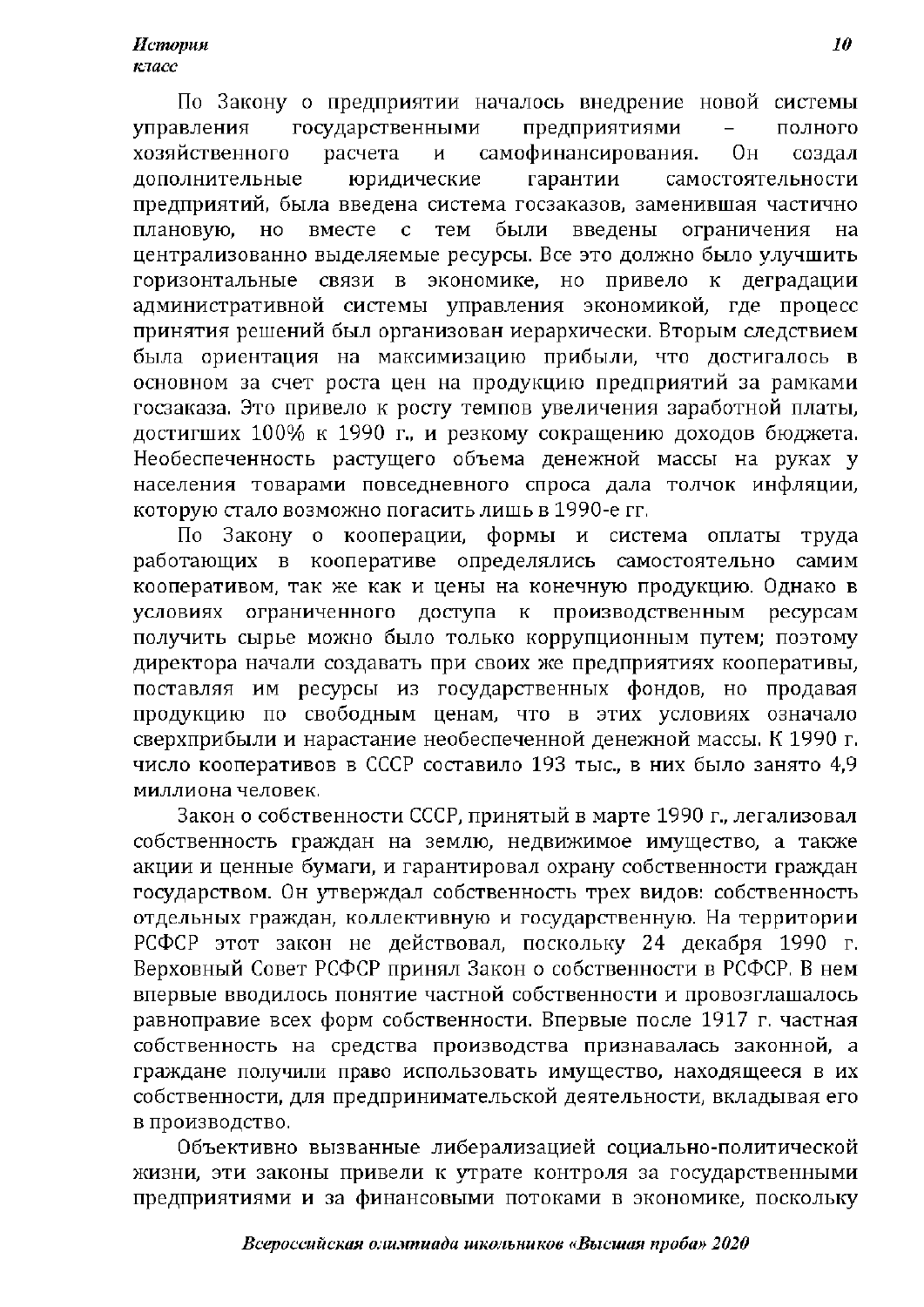правительство не могло отказаться от регулирования цен. (0-10 баллов)

2) В 1987 г. Горбачев задумывает и начинает осуществлять ряд направленных демократизацию утверждение реформ. на  $\overline{\mathbf{H}}$ «общечеловеческих ценностей». Впервые о «гласности» в форме обсуждения в обществе «отдельных недостатков» зашла речь на XXVII съезде КПСС в феврале 1986 г. Переломным моментом в истории перестройки стал январский пленум ЦК 1987 г., на котором перестройка была объявлена новой стратегией партии с целью укрепления социализма. Помимо этого, на пленуме обсуждалось развитие гласности и демократизация внутрипартийных отношений, а также наделение реальной властью советов народных депутатов. Объявленная новая кадровая политика привела к смене руководящих кадров высшего и среднего звена, в том числе к обновлению состава Политбюро и ЦК KHCC.

По результатам пленума в СМИ была отменена партийная цензура. Помимо дискуссий, развернувшихся в прессе, начала развиваться и дискуссия в специально созданных в эти годы клубах и теоретических семинарах. Уже в марте 1987 г. из спецхранов в открытые фонды перемещают книги, изданные за рубежом, произведения писателейэмигрантов. запрещенную прежде для массового чтения дореволюционную литературу.  $\mathbf{K}$ моменту официальной отмены цензуры по закону «О печати», принятому 1 августа 1990 г. Верховным Советом СССР, в прессе широко обсуждались террор 1930-х гг. привилегии номенклатуры, недостатки советского строя и бюрократии, шла полномасштабная критика КПСС.

Реформа политической системы была задумана на XIX партийной конференции КПСС в июне 1988 г. Там была предложена идея Съезда народных депутатов как протопарламента, были приняты основные резолюции, регламентировавшие процесс выборов народных депутатов и Первого съезда. 26 марта 1989 г. состоялись первые в истории СССР всеобщие свободные выборы народных депутатов. Голосование было альтернативным, а кандидаты могли предлагать свои программы. Выборы народных депутатов прошли по новому закону, принятому 1 декабря 1988 г. Верховным Советом СССР - «О выборах народных депутатов СССР». Он вводил в процедуру выборов целый ряд новаций, в том числе узаконил необходимость выборов на конкурентной основе. Кроме того, закон впервые разрешал самовыдвижение кандидатов, а также агитационную кампанию, причем как «за» какого-то кандидата, так и «против». Кандидаты в депутаты получили право выступать со предвыборной программой, противоречит если своей она He Конституции и законам, а у избирателей появилась возможность свободно выбирать любого кандидата. Важное новшество выборов 1989 г. - мандаты для депутатов от общественных организаций. Таких